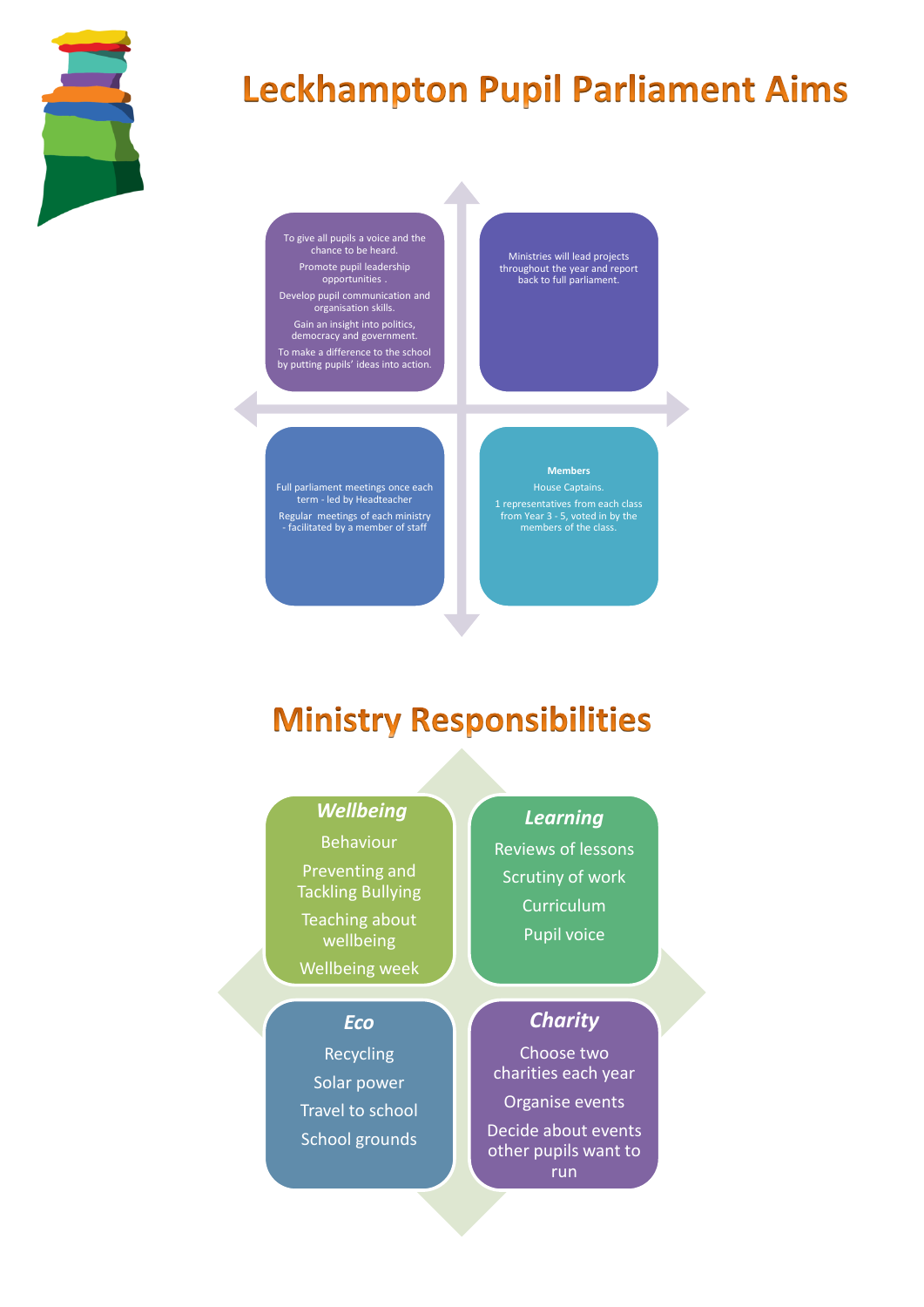## **Tasks for year**



# **Staff members**